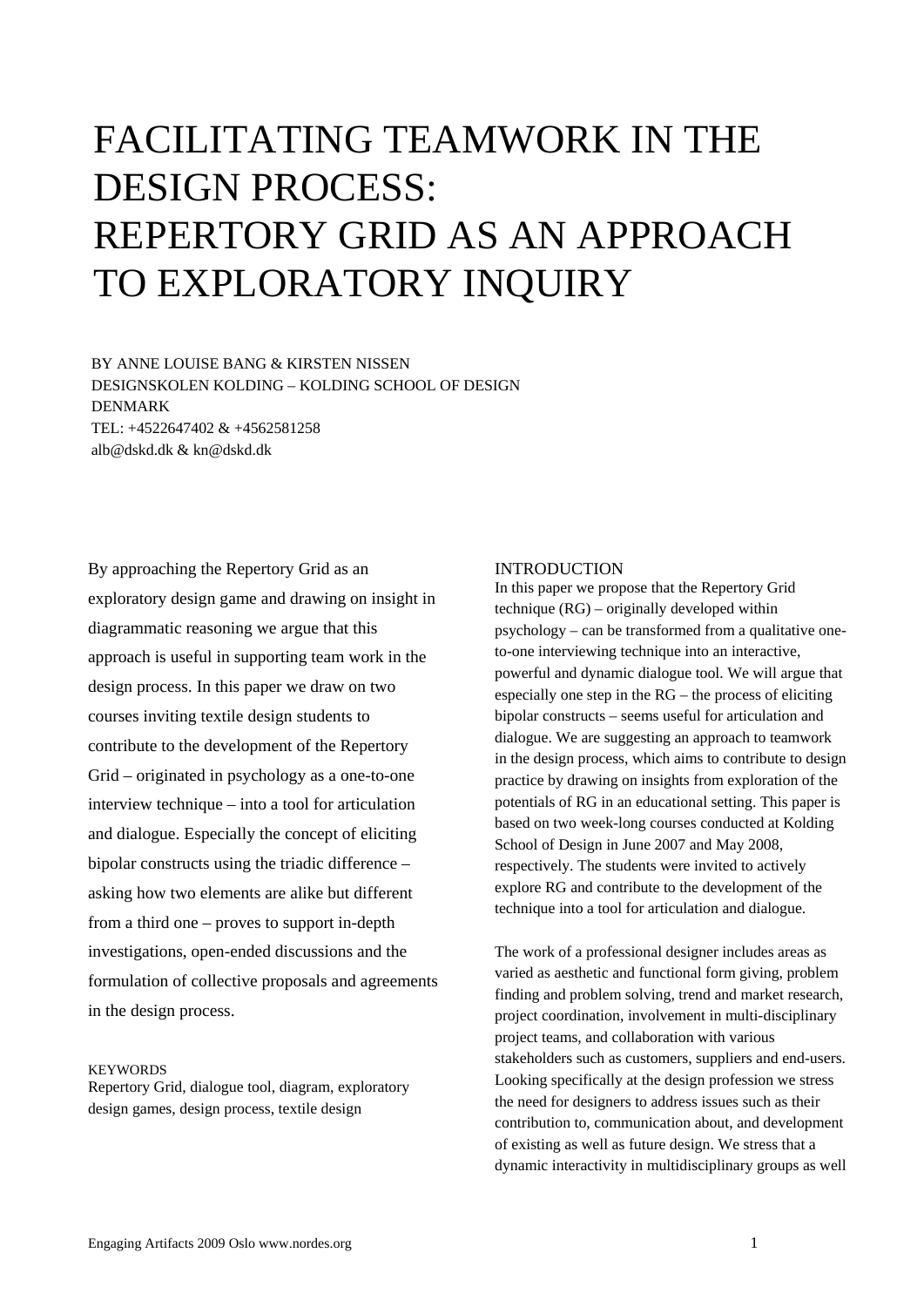as interactivity between participants and design material is crucial for an in-depth and meticulous design process. In the process of developing design concepts and design ideas it is commonly accepted that there is not just **one** answer. However, there is always **an** answer. We propose RG as an appropriate dialogue tool in order to achieve and create knowledge in the design process, hence developing **an** answer.

RG is acknowledged as a psychotherapy technique in psychology and as a decision-making tool in product evaluation. In our reflections we draw on insights in diagrammatic reasoning (as described by Stjernfelt, 2007) and the notion of exploratory design games (Brandt et al, 2008; Ehn & Sjögren, 1991). RG offers an accessible and simple structure which can easily be adapted and elaborated. Furthermore the technique encourages empathy and interaction, which, as stressed by Sanders and Dandavate (1999), is crucial in order to get access to e.g. end-users and other stakeholders' tacit and latent knowledge.

In the following sections we first give a short introduction to RG and our method of applying the technique when teaching design process. We then present the set-up for the two courses followed by the findings. In the analysis we examine the underlying mechanisms of RG, and, based on the findings, we reflect on the benefits of using RG in teaching of design. In the conclusion we point at relevant themes for the design process synthesised from experiences, findings and reflections.

# THE REPERTORY GRID

# THE PERSONAL CONSTRUCT THEORY

The Personal Construct theory - a psychological theory of human cognition - is the parent theory of the Repertory Grid technique. It was developed by the American psychologist George Kelly in the 1950s (Kelly, 1955) and offered an alternative to e.g. behaviourism and the Freudian approach to psychotherapy. The basic assumption of the theory is that all human beings are scientists in their own lives: We have expectations (i.e. hypothesis), we test them (i.e. bet on them behaviourally and take active risks), we live with the outcomes (i.e. observe the results) and change our minds or ourselves (i.e. modify our theory). Our personal construct system is thus the implicit theoretical framework each of us creates and constantly re-creates when we strive to make sense and give

meaning to our lives (Fransella et al, 2004:5-6). Kelly developed the Repertory Grid as an interview technique allowing the client and the psychotherapist, through conversation, to explore the person's construct system, i.e. the way in which the client views the world. Later on, the Repertory Grid has been adapted to other fields including decision-making in product evaluation.

#### THE REPERTORY GRID APPROACH

Traditionally, RG is divided into four steps: selection of elements, eliciting of constructs, rating, and analysis. In the first step elements relevant for the 'problem' is selected. In the second step, bipolar constructs are elicited. Very often this is done by means of the triadic difference, which is defined as follows: "Presenting three elements at a time and asking 'How are two alike in some way, but different from the third?'" (Fransella et al., 2004:29).



A selection of elements



 $STFP 2$ The triadic difference forms a bipolar construct, here smooth >< coarse



STEP 3: A rating of all elements according to the bipolar construct, here smooth >< coarse

Figure 1: An overview of step 1-3 in the Repertory Grid approach.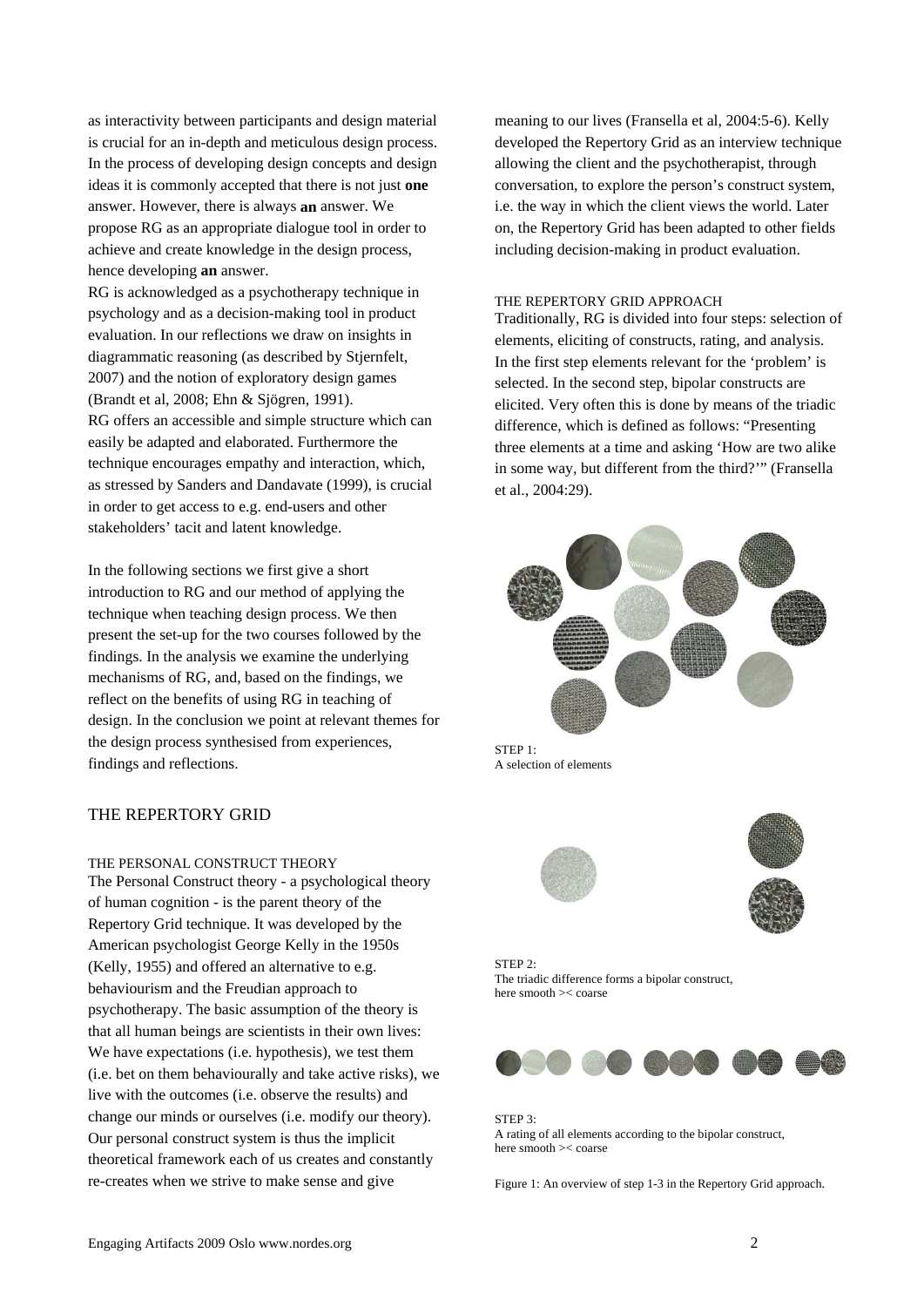The construct is visualised as a bipolar scale; on one pole the respondent will describe what aspect these two elements share, and on the other pole the respondent expresses what it is that makes the third element different from the other two. In the third step the elements are rated according to the bipolar construct. Traditionally this is expressed by numbers. The fourth step is analysis. This can be performed in various ways, but typically the ratings are placed in a matrix grid and analysed using factor analysis. The name Repertory Grid refers to the grid analysis as well as the repertoire of constructs which a person has developed.

OUR APPROACH TO THE REPERTORY GRID In our work we particularly see the potential of RG in the second step: the concept of constructs based on triads. The way in which the constructs are identified is what makes RG useful, since it provides a way of describing people's construct systems without prejudging the terms of reference. We find that the process of eliciting constructs provides a basis for articulation and dialogue in the design process, and we also find that analysis can be performed during the negotiation process eliciting constructs and agreeing on ratings. The table below outlines the steps in a traditional approach to RG compared with the way we have applied the technique in the design process.

| <b>Traditional approach</b>        | <b>Our Approach</b>                |
|------------------------------------|------------------------------------|
| One-to-one interview               | Group dialogue                     |
|                                    |                                    |
| An investigator questions a        | All group members are              |
| respondent                         | investigators as well as           |
|                                    | respondents                        |
| The process is facilitated by the  | The process is facilitated by the  |
| investigator                       | group, based on a design task      |
| The process unveils personal       | The process constitutes            |
| constructs                         | interpersonal constructs           |
| Subjective                         | Intersubjective                    |
| Elements are chosen either by the  | Elements are chosen by the         |
| investigator or by the respondent  | group in a dialogue situation      |
| Constructs and ratings are made    | Constructs and ratings are made    |
| by the respondent                  | by the group in a dialogue         |
|                                    | situation                          |
| Ratings are often expressed by     | Ratings are often expressed        |
| numbers in a grid                  | visually on scales                 |
| Analysis is performed by the       | Analysis is performed by the       |
| investigator                       | group in a dialogue situation      |
| Factor analysis is being applied   | Analysis is performed by           |
|                                    | negotiation during the construct-  |
|                                    | forming, ratings and the creation  |
|                                    | of 'what-if' scenarios             |
| Output:                            | Output: Awareness of artistic      |
| Appointment of 'best product'      | effects in the design profession   |
| $\alpha$ <sup>r</sup>              | or                                 |
| Results are used to form a         | Results are used to form a         |
| strategy towards future, preferred | strategy towards future, preferred |
| situations or objects              | situations or objects              |
|                                    |                                    |

Figure 2: Our approach compared with the traditional approach

In the following sections we will demonstrate why we find the forming of constructs and rating scales so useful for an exploratory inquiry based on teamwork in the design process.

# EXPLORING THE REPERTORY GRID

Since 2006 we have done extensive research of RG in various contexts. At that time we were already working with articulation and dialogue introducing the students to use the loom as an interactive design tool, and to identify changeable parameters in the textile design process. Previous research, to our knowledge, combining RG and textile design, is focused on developing precise communication about tactile sensation (Moody et al, 2001) and about printed patterns (Homlong, 2006); both use RG as a qualitative one-toone interview technique. The idea of using RG as a tool for dialogue originated in a pilot study exploring tactile sensation performed by one of the authors in 2006 (Bang, 2007). Among other things this study showed that RG was useful for an in-depth exploration of sensuous qualities.

In this paper we specifically examine two courses planned for textile design students at Kolding School of Design. The first course was intended to study articulation, and the second one was aimed at exploring RG as a tool for dialogue. Both courses focused on analysing existing textile designs as well as developing concepts for future designs. An additional motivation was the expectation that using Kelly's theory of personal constructs would be an advantage, letting the students feel they were experts, developing a (sort of) 'scientific investigation' of themselves.

The students were asked to bring their own fabric swatches and textile objects; they also had access to the school's fabric collection. In both courses the use of RG was introduced through lectures and kick-started in a setting facilitated by the teacher. Hereafter, the students could develop variations of the technique which they found most useful in creating new design concepts according to the instructions. As a result, RG was applied in a variety of ways during the courses. The students were asked to report their findings in different ways: The initial course had a plenum each afternoon, where students presented and reflected on their investigations, and propositions for further work were discussed. On the last day the students also handed in a written conclusion about their experiences using RG and ideas for further work. In the second course the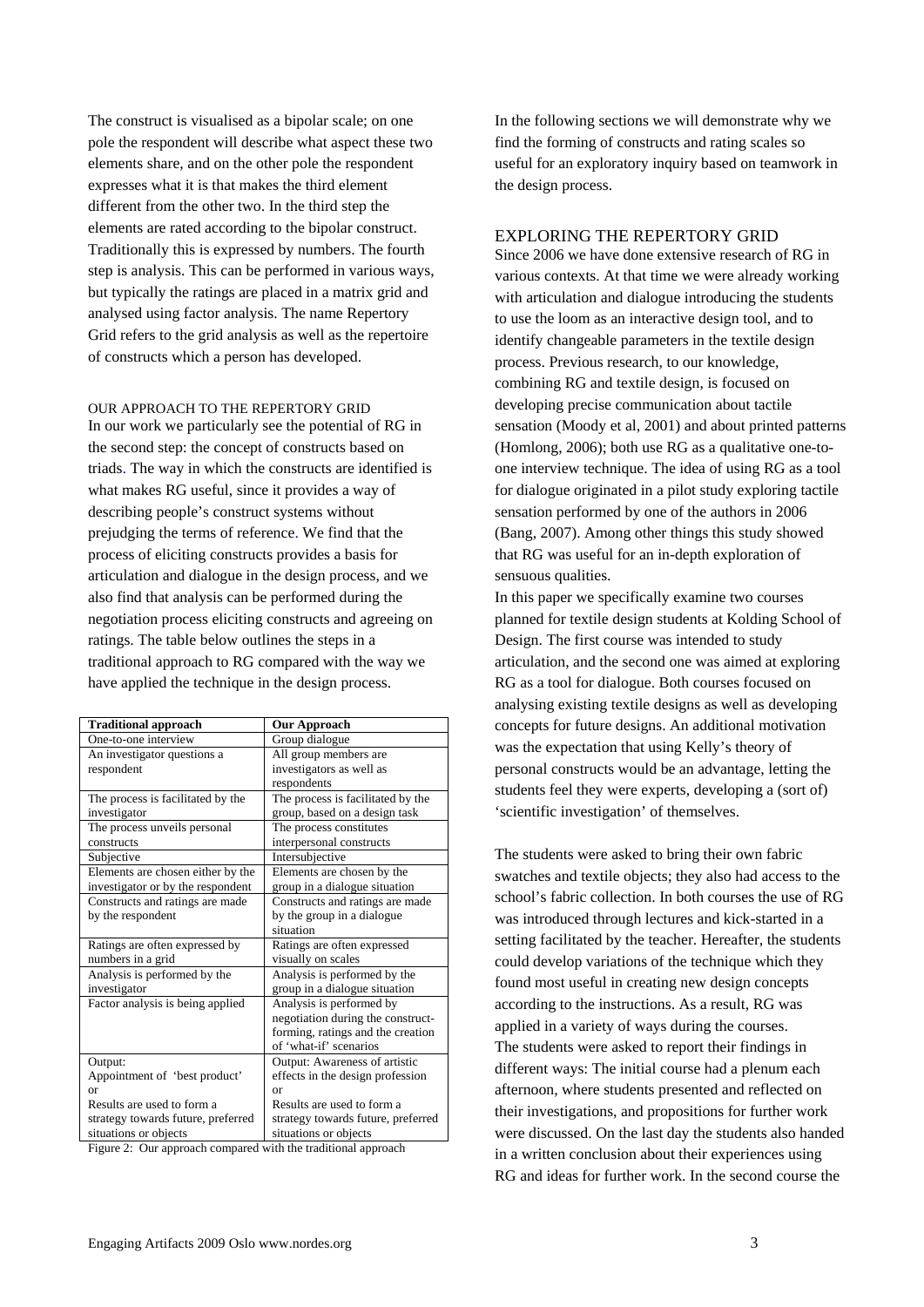groups gave PowerPoint presentations of their findings on the last day. These presentations included design concepts as well as reflections on the perspectives of using RG as a dialogue tool.

The initial experiment with RG in an educational context took place in June 2007, in a one-week course for second and fourth year textile design students conducted by Kirsten Nissen. The main purpose of the course was, through experiments, to develop new approaches for stimulating articulation in textile design. 'Articulation', in this case, would have a dual definition: the explicit verbalisation when talking about textiles, and the awareness of the artistic effects at the disposal of textile designers. Thus, the introduction was an invitation to join the work in a laboratory setting, where, through experiments, the potentials of RG in the development of tools for articulation were revealed. At this first day of the 2007 course the students were asked to try out the use of RG in one-to-one interviews as well as in group discussions. The following days the students were asked to design their own investigations. They could choose to work individually, work in the existing groups, or regroup. They could select populations and triads that reflected a specific intention or they could make random selections. The investigation could concern different levels of textile design: e.g. material, construction, tactility, pattern, colour, function, purpose and style. After the first two days, working with constructs and evaluations of existing textiles, the students were asked to consider if and how RG could be a tool for developing future textiles.

The second experiment was a one-week course set up for second-year textile designs students in May 2008, conducted by Anne Louise Bang. The course was scheduled in the initial phase of a long-term design project introducing the students to various design methods. Here the students – working in groups of 4-6 – were invited to explore RG as a tool for dialogue. The instruction was to design a concept for textiles for lounge, office or transportation textiles. The students were supposed to focus on emotional aspects and were not allowed to develop technical or functional ideas. They were also encouraged to think of RG as a game and invite fellow students to participate in their work during the week.

# FINDINGS

## A TOOL FOR COLLABORATION

The very first test of the system in an educational setting attempted to mirror the expert-client situation, inspired by Kelly's psychotherapy approach (Kelly, 1955). In an attempt to execute an "unbiased laboratory-setting", the selections of textile swatches and triads were done by the use of a random generator. The evaluation of fabric swatches was executed one-to-one: one student playing the role of a client while another played the role of facilitator whose job it was to guide the client through the evaluation, noticing the client's 'thinking aloud' on pre-prepared forms.

Subsequently, groups of three students were formed. In this set-up all group members played similar roles, collaborating to obtain an agreement about how a set of randomly chosen textiles could be placed on a scale according to a bipolar construct, elicited by the group. The result of these initial experiments was distinct. Nobody found the one-to-one set-up interesting. "Boring" was the overall comment and the reactions were convincing; during the rest of the week, all students worked in groups, and surprisingly they stayed in the original, randomly formed groups. One could argue that the set-up of a one-to-one evaluation was an error of judgement because rolesetting and purpose were not sufficiently clear to the students. However, collaboration in groups proved to work immediately. This led us to consider RG an appropriate tool for dialogue in the design process. Even though we had experienced RG as a tool for dialogue in a pilot study (Bang, 2007) this experience was a surprise to us. Our knowledge about RG at that time was that the one-to-one set-up was considered **the** way of using RG, and we were yet to discover the potentials of using RG as a dialogue tool.

# FROM EXISTING TO FUTURE TEXTILES

The following examples show three different courses of action, using RG in the process of proposing new solutions.

*A full-scale approach*:



Figure 3: Eight stages on a bipolar scale

This group formed a bipolar construct about the concept of readability (easy to read/difficult to read) of a printed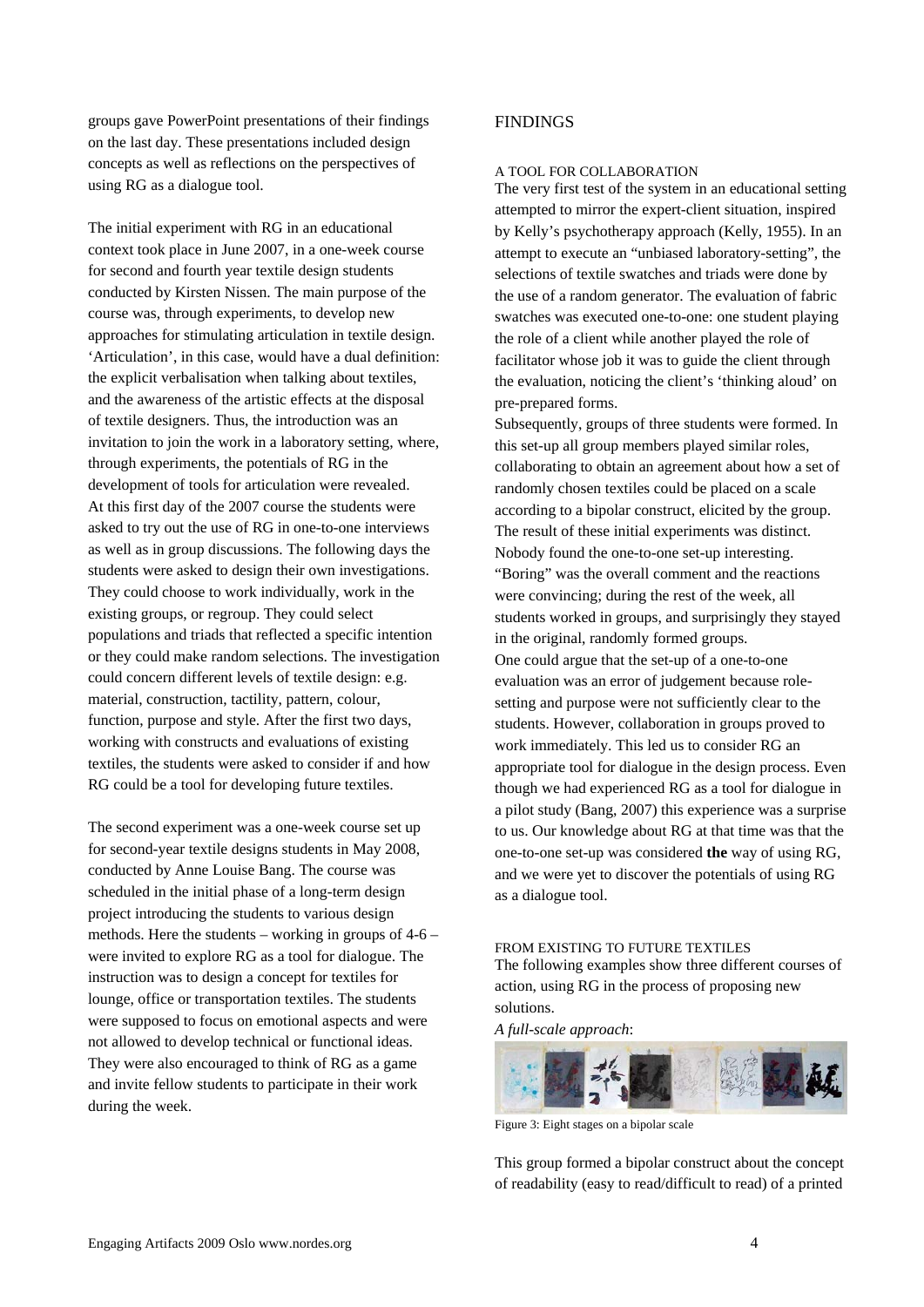pattern. Through dialogue and sketching they completed eight designs forming eight stages on the bipolar scale. Due to the complex and ambiguous concept, the group had a hard time discussing their work. Nonetheless, they succeeded in agreeing on eight proposals for new designs based on the bipolar construct.

*A mathematical approach*: From a triad of three highly diverse textiles, this group formed several bipolar constructs. As a design task they decided to make numerous propositions for what a new textile that incorporates a blend of specific characteristics of each of the three textiles would look like. They developed a system of mathematical formulas and calculated how to blend the properties of the original textiles. *A grid structure*: This group worked with the concepts of summer and winter collections taking a starting point in 10 randomly chosen textiles. To clarify the concepts they worked with mind maps in a combination of several bipolar constructs based on the triadic difference. They investigated visual as well as tactile properties, and eventually defined a grid based on which they could make novel and interesting sectional cuts and recommend new textiles for a summer and a winter collection. This group also proposed a flow chart showing where RG should be used in the design process.

# EASY TO HANDLE AND RECONFIGURE

RG is a technique based on a few and simple instructions, and the students found it easy to operate in a group-setting from the very beginning. It also enabled the students to shape the investigations in ways suitable for the specific purpose: *"[RG] can work on many levels because it is you yourself who define the characteristics of the two poles"* (from audio recording, translated from Danish by the authors).

One group decided, by brainstorming on a transport theme, that they would work with design concepts for seatbelts. They went through the bipolar constructs elicited from 12 materials and chose three which they found relevant for seatbelts: Breathable/non-breathable, soft/scratchy and static/stretchable. They judged all 12 materials on a sliding scale according to each of the bipolar constructs.

During this process they learned why some materials were better suited for seatbelts than others and that a material could be useful in one category and not in the other. Later on, in their presentation, they put it like this: *"We have discovered new tools and ways to analyse textile materials and images"* (from PowerPoint presentation). This shows that the students used RG as a tool for becoming conscious about their knowledge and experiences.

These and the previously mentioned examples of proposing future textiles show that RG is easy to operate, handle, and reconfigure according to specific purposes.

#### AGREED PROPOSITION-MAKING



Figure 4: Dialogue based on the triadic difference

In order to get a deeper insight into the seatbelt theme one group invited fellow students to elaborate on a selection of nine of the materials by making new triads and at the same time focusing on seatbelts. Based on this contribution the group was able to add images to their elements visualising the achieved knowledge. They continued working with bipolar constructs and triads based on the collection of images and decided to propose a concept for children's seat belts. In their conclusions about using RG as a tool they stated that, among other things, it was able: *"To provoke a more in-depth discussion and generate an agreed dialogue when considering design solutions"* (from PowerPoint presentation).

Another concluding remark from one group was: *"Discussing the materials in triads helped us understand each other and come to an agreement on what we thought"* (from PowerPoint presentation). With this remark the group emphasised how, through dialogue using the triadic difference, it was able to empathise and to create a common ground for their investigations.

### VERBALISATION AND DIALOQUE

In the initial process of learning how to work with the triadic difference one group investigated visual as well as tactile properties of fabric swatches. Through randomly selected triads they discussed and agreed on several bipolar constructs verbalising tactile qualities. In their final presentation the group made the following conclusion on the use of the triadic difference: *"It forces you to describe clearly why, for example, you*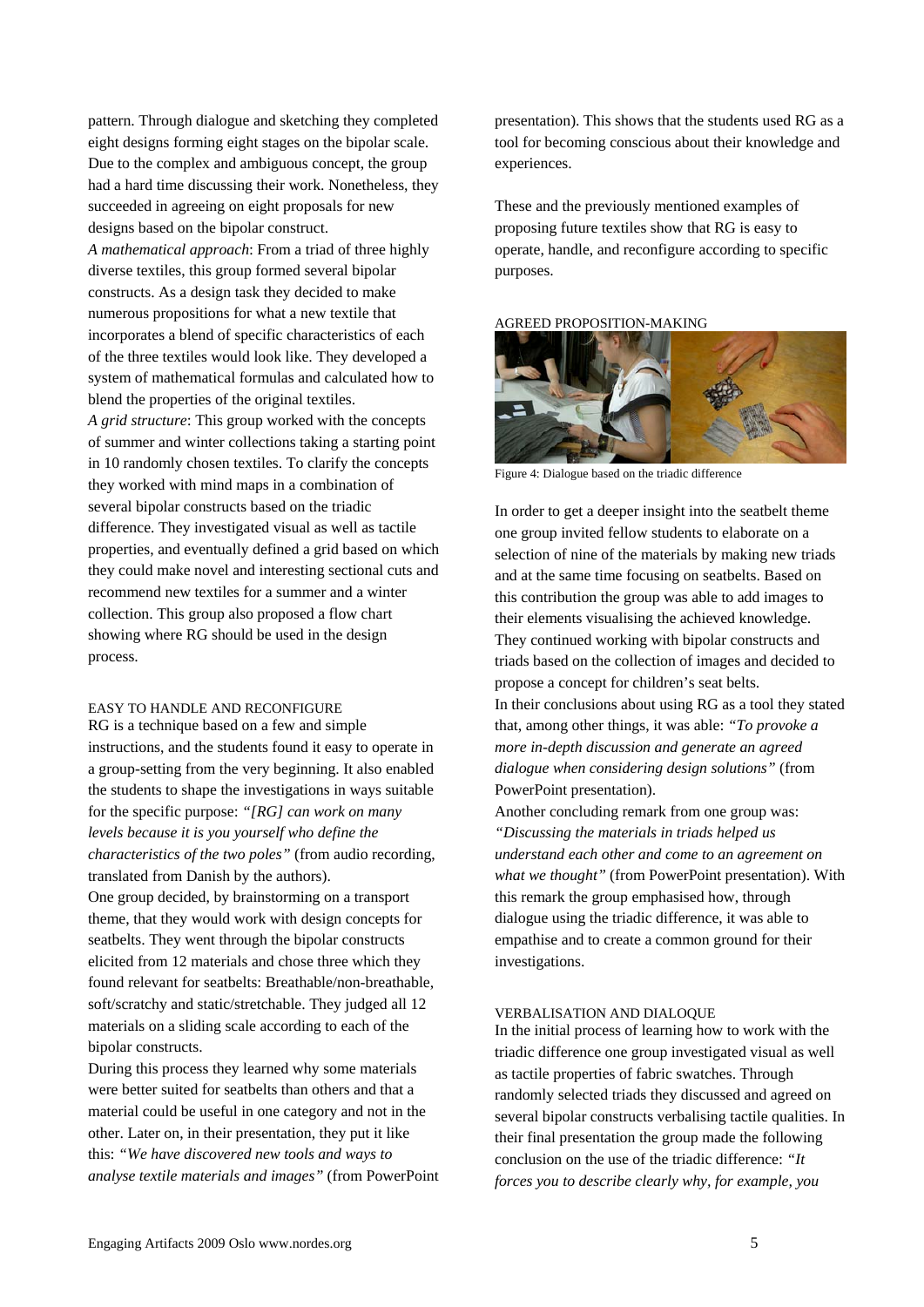*find one sample more attractive than the other"* (from PowerPoint presentation). This conclusion shows that the group found the triadic difference useful as a means of verbalising and arguing for a tactile experience. Another group also mentions how using RG in a group setting enables them to improve on verbalisation and dialogue: *"The essence is that we became better and better at finding the words and arguing in favour of them"* (from audio recording, translated from Danish by the authors).



Figure 5: Improving on verbalisation and dialogue

Several of the groups in the first course worked with the same selection of textiles for 2 or 3 days, and two groups formed bipolar constructs based on the same triad for days: *"We could do this for a week – eliciting more and more words (the student refers to bipolar constructs). Every time we do it new things occur" and "You discover how many nuances there are even though they (the selected swatches) at first sight look similar."* (from audio recording, translated from Danish by the authors). This exemplifies how RG stimulates in-depth exploration, and arouses the awareness of the artistic effects at the disposal of a designer.

Another group emphasised how the use of triads enabled them to cope with several elements: *"Often it can seem easier to focus on three elements, rather than on all 12 at once"* (from PowerPoint presentation). The making of constructs and scaling is an opportunity to obtain an overview over a larger selection of different elements.

These examples demonstrate how RG can be used for the investigation of different elements in various ways: one shows an in-depth exploration of only a few elements, and the other shows the use of the triad in an overview of a larger group of elements.

# SUMMARY OF FINDINGS

These examples reveal that RG is not only a tool for evaluation but can also be used to design future textiles. RG is offering a way to establish a common ground for

dialogue, and furthermore it supports the process of working with open-ended decisions during the design process. Even though we propose to develop RG further as an approach for exploratory inquiry in teamwork it should also be mentioned that some of the students have found RG useful as a tool for individual work.

# UNDERLYING MECHANISMS IN RG

Until now we have based our suggestion for using RG as a tool for dialogue on the experiences from teaching. But what are the mechanisms in RG that turn it into an appropriate tool for dialogue? In our discussion we draw on the idea of explorative design games (Brandt et al, 2008) and diagrammatic reasoning (Stjernfelt, 2007).

## EXPLORATORY DESIGN GAMES:

Certain parts of RG resemble what could be called an 'exploratory design game structure'. Exploratory design games often build on the concept design games as proposed by Habraken and Gros (1987), who define design as follows: "Designing is a social activity that takes place among people who negotiate, make proposals, set rules for their conduct and for the work to be done, and follow such rules. In short, to a large extent, designing involves agreementmaking and rule-making" (ibid: 1.2).

Within co-design the game as a structure for interplay between designers, users and various stakeholders has been explored in depth for several years by (e.g. Brandt et al, 2008 and Ehn & Sjögren, 1991). Reporting from a research project working with a participatory design approach Ehn and Sjögren emphasise that the design process is also a process of mutual learning between professional designers and skilled users (Ehn & Sjögren, 1991). In their work with design games they stress that they should be: fast and easy for groups to work with, cheap and flexible to use allowing alternatives to be tested, based on concepts relevant to the actual type of production, and support design discussions of existing and future work and technology (ibid: 249). In the following we will examine whether RG can be considered as having a game structure; we are drawing on the following definition of design games as suggested by Brandt et al (2008):

• A diverse group of players are gathered around a collaborative activity guided by simple and explicit rules, assigned roles and supported by pre-defined gaming materials.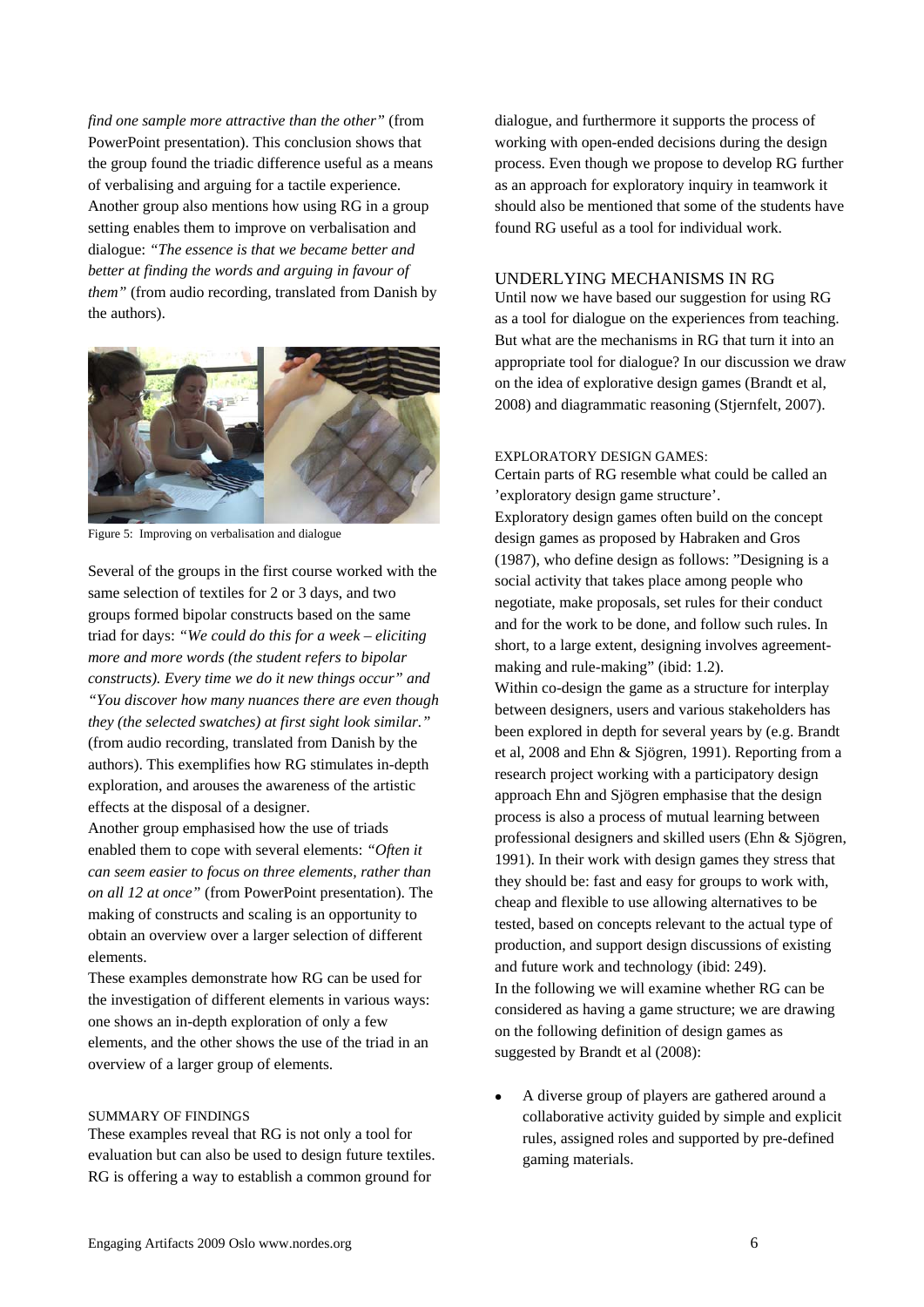- The game materials typically point to either or both existing practices and future possibilities.
- The games are played within a confined and shared temporal and spatial setting often removed from the everyday context of the players.
- The purpose of the game is to establish and explore novel configurations of the game materials and the present and future practices to which these materials point.
- At the end of the game, the players will have produced representations of one or more possible design options.

(Brandt et al, 2008:54)

RG was not invented with a game structure in mind. Originally it was an individual evaluation technique, conducted as a qualitative one-to-one interview of life situations or decision-making, analysed by an expert. However, working with RG as a dialogue tool for groups it resembles aspects of a game structure. In our setting the group of players – all future textile designers – is not as diverse as a mixed group of designers, endusers and various stakeholders might be. Having this in mind they still form a group of individual players all playing the role of a designer in a collaborative design team. The triadic difference as a basis for forming bipolar constructs and the following scaling of elements is comparable to the above-mentioned simple and explicit rules. The gaming materials were not predefined in the way Brandt et al. describe them as derived from ethnographically inspired fieldwork (Brandt et al, 2008:54). We did not make the game pieces in advance; instead, the students were asked to bring certain materials. The materials were chosen for the specific situation, however, pointing towards existing practice and future possibilities since the game pieces were textile swatches made by the students, cutouts of existing fabrics, and images of textile solutions (e.g. chairs) and spaces/places. The sessions took place in everyday settings at the school, each group of students defining a workspace. By scaling the materials according to the formed bipolar constructs the students worked with various configurations of the game materials, and through dialogue they made decisions about ways to continue the design process. At the end of the course (i.e. end of the game) all groups of students came up with suggestions for design concepts and design ideas together with an evaluation of using RG. As shown above, there are several common features between the idea of exploratory design games and RG

as a tool for dialogue. In the following sections we look at how game-like mechanisms can be further investigated and elaborated by drawing on insights in diagrammatic reasoning.

#### DIAGRAMMATIC REASONING

Traditionally, we understand a diagram as an image that condenses information clearly and concisely. But the diagram has far more potential. The properties of the diagram have been intensely examined by Frederik Stjernfelt (2007). Drawing on the work of the American philosopher Charles Sanders Peirce (1839-1914), Stjernfelt explains the role played by the diagram as covering "all kinds of deductive reasoning with the emphasis on the 'creative', experimental, so to speak strategic aspect of such reasoning" (Stjernfelt, 2007:xxi).

A diagram can be defined as a skeleton-like sketch of its object in terms of rational relations between its parts. The diagram holds an operational criterion: the possibility of experimentation, resulting in new insights. There are two kinds of insights: simple 'corollarial' reasoning versus more complex 'theorematical' reasoning. Corollarial reasoning refers to conclusions which may be read directly off the diagram, interpreted in a concrete, specific way. An example could be the conclusions made, when reading the instructions in a hotel room of how to escape a fire. Theorematical reasoning, on the other hand, requires the introduction of new variables in the inference process. An (unwise) example of this type of reasoning could be to use the above mentioned instruction as an attempt to find alternative routes to escape a fire.

Hidden information in a diagram can be revealed through experimentations and manipulations, using the transformation possibilities of the diagram, combined with observation and contemplation. As such, this process requires personal engagement and attention. If we only play the role of the observer, we will stay at the trivial level of corollarial reasoning. On the other hand, hidden information can be revealed, if we equip the diagram with transformation possibilities, by the introduction of new variables.

The construction of a diagram is rule-bound. It is a helpful means to identify and specify the elements, relations and rules of the particular case. The experimental phase, using the diagram's potential to gain new insights, requires the introduction of new variables. In this transformative process, we go through, what Stjernfelt names, the Peircian three-stroke engine: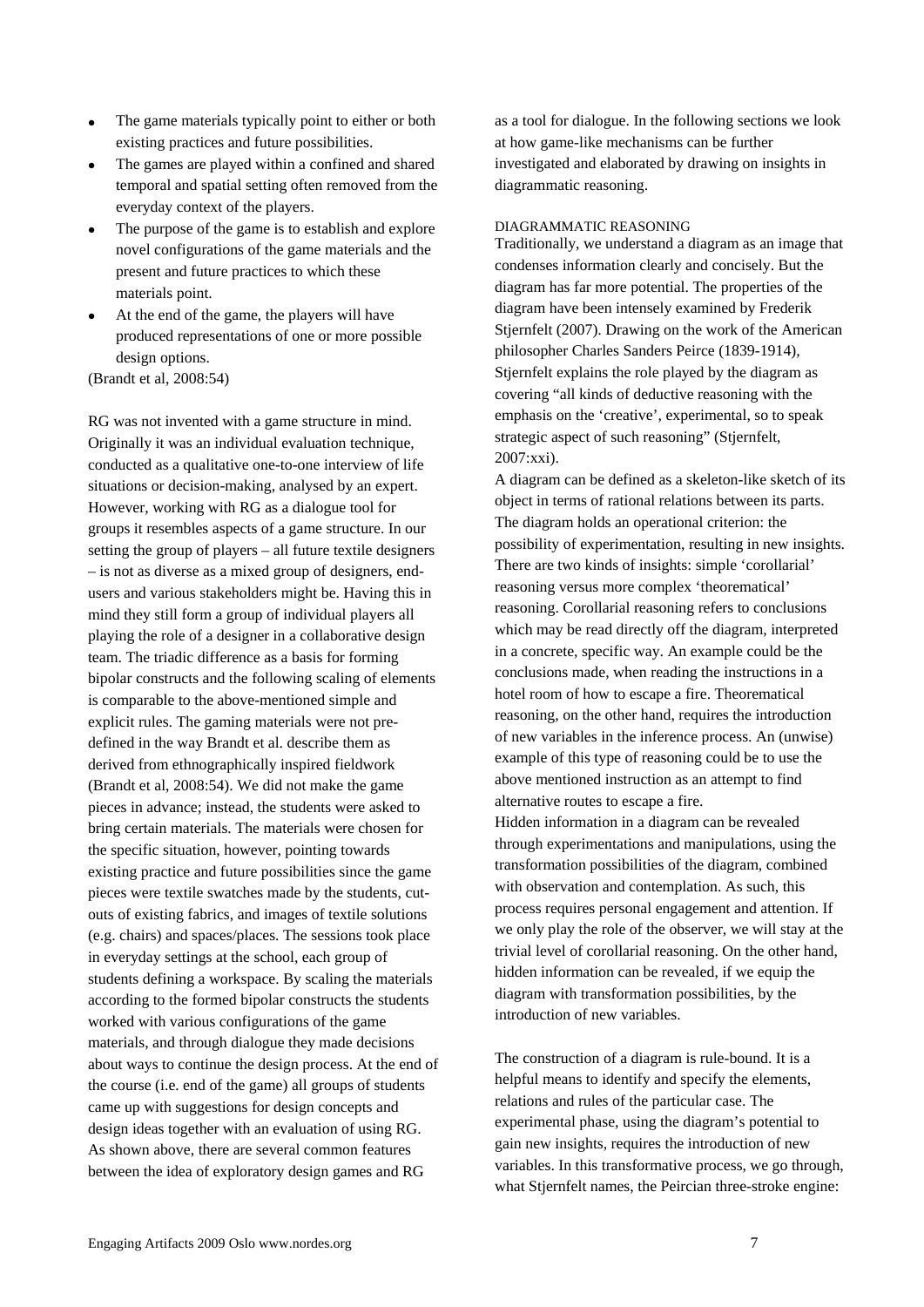the iterative process of abduction (i.e. we introduce a new variable), deduction (i.e. we experiment by following assumptions) and induction (i.e. we test the results of the experiments). This leads to either confirmation or revision of the variable. In this testing process it is crucial to establish whether the process develops new knowledge about the initial case or not.

Several leading architects of today utilise the diagram as an instrument of thought helping to synthesise new concepts, or, as Stan Allen says, a diagram is "a map of possible worlds" (Allen, 1998:16). Berkel & Boes stress the potential of the diagram to establish a workspace for processes of interactivity: "The location of the diagram is the intersubjective, durational, and operational field where meanings are formed and transformed interactively" (Berkel & Bos, 1998:23). Additional qualities of the diagram are defined by architects: the diagram works as a "resist agent" (Eisenman, 1999), adding friction to the reasoning process in a beneficial way by "delaying fixation" (Berkel & Boes, 1998:28). As such, the use of diagrams supports an in-depth investigation through open-ended discussions.

Eisenman also stresses the capacity of the diagram to establish abstractions from the specific to the general. Thus he points to the possibility of what he calls 'unmotivation', a discharge of personal desires and motivations: "The diagram works to blur the relationship between the desiring subject – the designer, the user – and the desired object in order to move both subject and object towards an unmotivated condition" (Eisenman, 1999).

# REPERTORY GRID AS A DIAGRAM

The instructions for constructing RG as a specific diagram are very simple. The parts of the diagram are the three elements in the triad. The relationship between two of these elements is similarity, in the sense of shared qualities, and the relationship between this pair and the third element is difference. We constantly make the distinction between similarity and difference in the perception of the world, and therefore we are all capable of handling these in a competent way. In other words, we are all able to act as experts.

Thus, the set-up consisting of three elements and two rules of relationships could not be much simpler without losing the possibility of transformation. This makes RG easy to understand and easy to use.

The process of naming the poles of the bipolar construct

– granting identity to the elements of the diagram, is what Peirce calls a kind of 'abstraction'. If, in the search of shared qualities in the initial case, we identify something as 'round', we go from the specific instance to the type 'roundness'. As such, we open up to a continuum, a field of possibilities.

Through the construction of the diagram – by naming the poles in the bipolar construct – we explicate everyday rules such as conventions and habits. Likewise, a set of rules, agreed by all participants in a group setting, forms the premises for the subsequent collaborative investigation: The following scaling of elements according to the bipolar construct is equivalent to the introduction of new variables. Thus, the rules of transformation are developed by the participants and function as a common ground for intersubjective exploration.

## **REFLECTIONS**

In the following section, we will present further reflections on the impact of using RG. Here the advantages of the rule-based, game-like structure is emphasised, as well as the benefits of RG as a resist agent, adding friction to the decision process, and eliminating the personal motivation.

## ADDING FRICTION TO THE DESIGN PROCESS

In developing a subtle, detailed and substantiated design concept it is crucial to work meticulously and in-depth. For example, this student is talking about how RG is used as a resist agent, forcing the team to find shared qualities in the textiles. This group chose to work exclusively with randomly selected textiles: *"This is the scenario: we sit working with these three (textiles), we spend half an hour considering how on earth can we make a construct from this triad; it has been given to us, we have not chosen it ourselves, but we are really forced to investigate it; we have to find something…Maybe in some ways we enjoy this frustration, that we really cannot see what in the world they have to do with each other…, and then, little by little, we do find how they complement each other"* (from audio recording, translated from Danish by the authors). The ability to keep the process going by implementing friction in the decision process instead of making decisions in a fast and forced way is essential for a good design process. The friction gives all participants in a group the possibility to contribute before the final decision is made.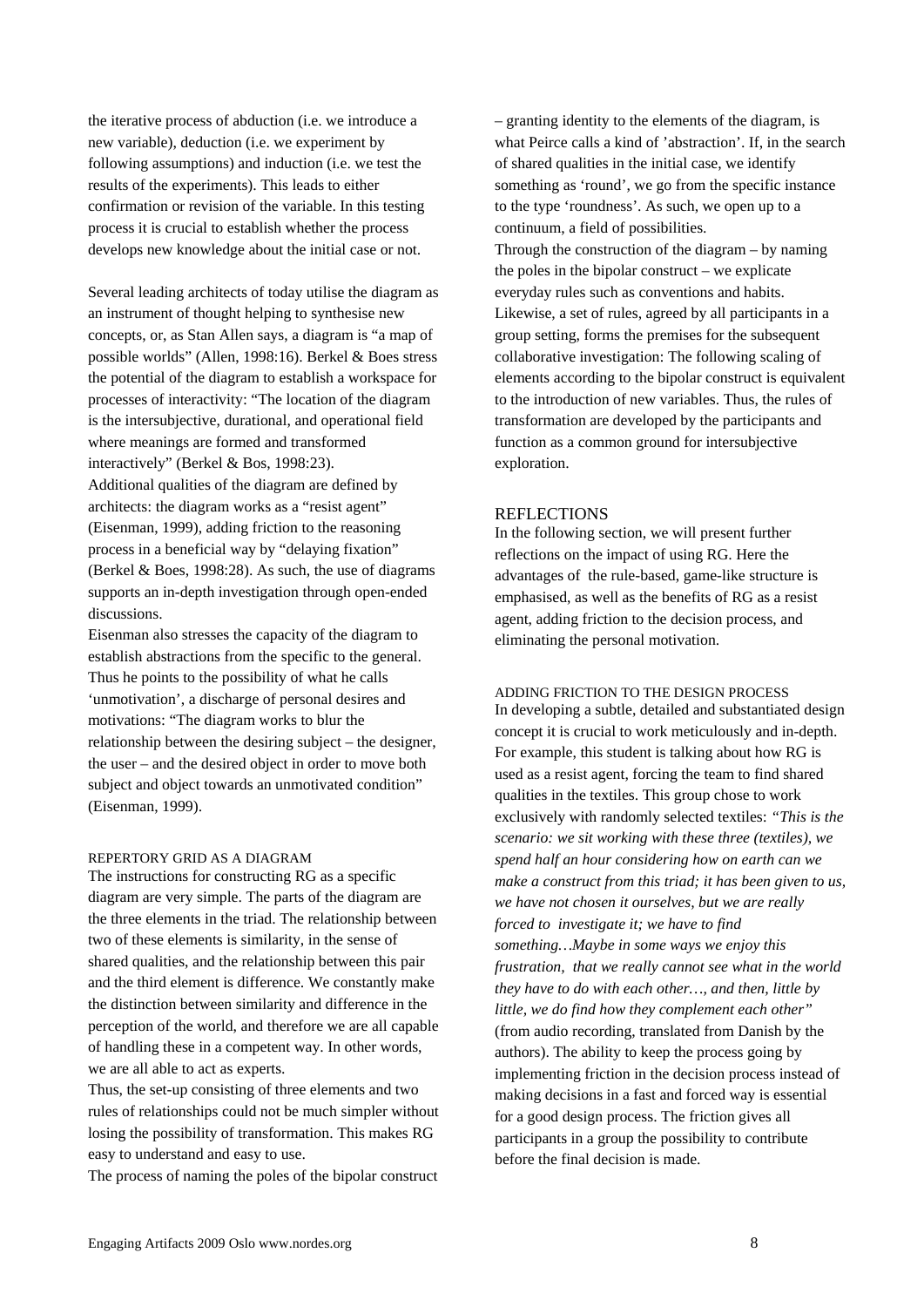# ELIMINATING PERSONAL MOTIVATION

In the next example, a student talks about the difficulty, but also the necessity, of setting aside or disregarding personal motivation when working in design teams:

*"The first day my group worked with a randomly selected pile of textiles, and among them was a piece of woven damask, a hand-woven table napkin that had belonged to my great-grandmother. M, another student from the team, started to say that it could be something else than this particular napkin I knew it was. And I thought: "No, that is not true, it is …." But I could not say that, because I realized that it was not relevant in this particular situation, working with the R.*" (from audio recording, translated from Danish by authors). The student felt the systematic working rules of RG were a help to overlook the personal relations she had to a special piece of textile of her own.

The last example stems from a group presentation, where the students describe the experience using RG: *R: "…It became easier to verbalise…You have switched off the subjective way you feel about the textile, made by yourself. You can observe that you are distancing yourself from the fabric….." H: "The first day we could not help adding personal opinions, but then we found out how the tool [RG] works, and then it just went fast, and there were not that many discussions. R: ….. and we quickly learned to argue (in favour of our opinions), didn't we? H: Yes, and we quickly came to an agreement. It was more difficult in the beginning, maybe, but in the end we agreed much sooner because we had leant to navigate the system"* (from audio recording, translated from Danish by the authors). This quote exemplifies how the students regard RG as facilitating verbalisation and substantiated investigations, how RG encourages investing time in the inquiry, and how RG allows a distancing from personal relations to an actual case. Finally, it shows how the students through their collective inquiry constitute a regional ontology and establish agreed premises, supporting quicker and easier decision-making. A group from the other course made the following observation: They wanted to push the process and decided to rate a group of elements on a chosen scale without making triads. They found that without the constructs elicited from triads it took a lot of discussion to agree on common concepts and that it would have saved time if they had used the triadic difference as an approach to the discussion.

# **CONCLUSION**

As teachers and design researchers we have experienced RG as a powerful tool for interactivity in the design process.



Figure 6: Group discussion

We argue that by approaching RG as an exploratory design game and drawing on insight in diagrammatic reasoning it is possible to access and activate the following focus points: RG helps explicate the elements, relations and rules. This is beneficial for the design process in two ways: firstly; RG supports articulation and verbalisation, which stimulate dialogue and indepth discussion. Secondly; simple and explicit rules make the system easy to understand and to work with, and this makes the participants feel comfortable and 'operational'. At the same time the few and simple rules also leave the system open to reconfigurations and creation of new ideas. As such, it helps the participants come to an agreement about the premises, and establish a common ground from which they can collectively develop the system and their findings. RG also works as a resist agent, setting aside personal motivation, and thus stimulates the process of open-ended discussions and the formulation of collective proposals and agreements.

RG can be seen as a simple entrance to complex design challenges: The triad is instantly defined either consciously or randomly, and the similarities and differences are based on common knowledge and experience. Three elements forming two relations is the simplest possible variation and yet sufficient to design the diagram. Thus, through rule-bound transformations, the game is set for the development of future design concepts.

# **CHALLENGES**

Some critical remarks should be added about the properties of RG. The elicitation of the constructs and the granting of identity to the poles of the bipolar scales can easily be understood as the approval of traditional and fixed dichotomies like warm/cold, dark/light and soft/coarse. But the process of eliciting the construct